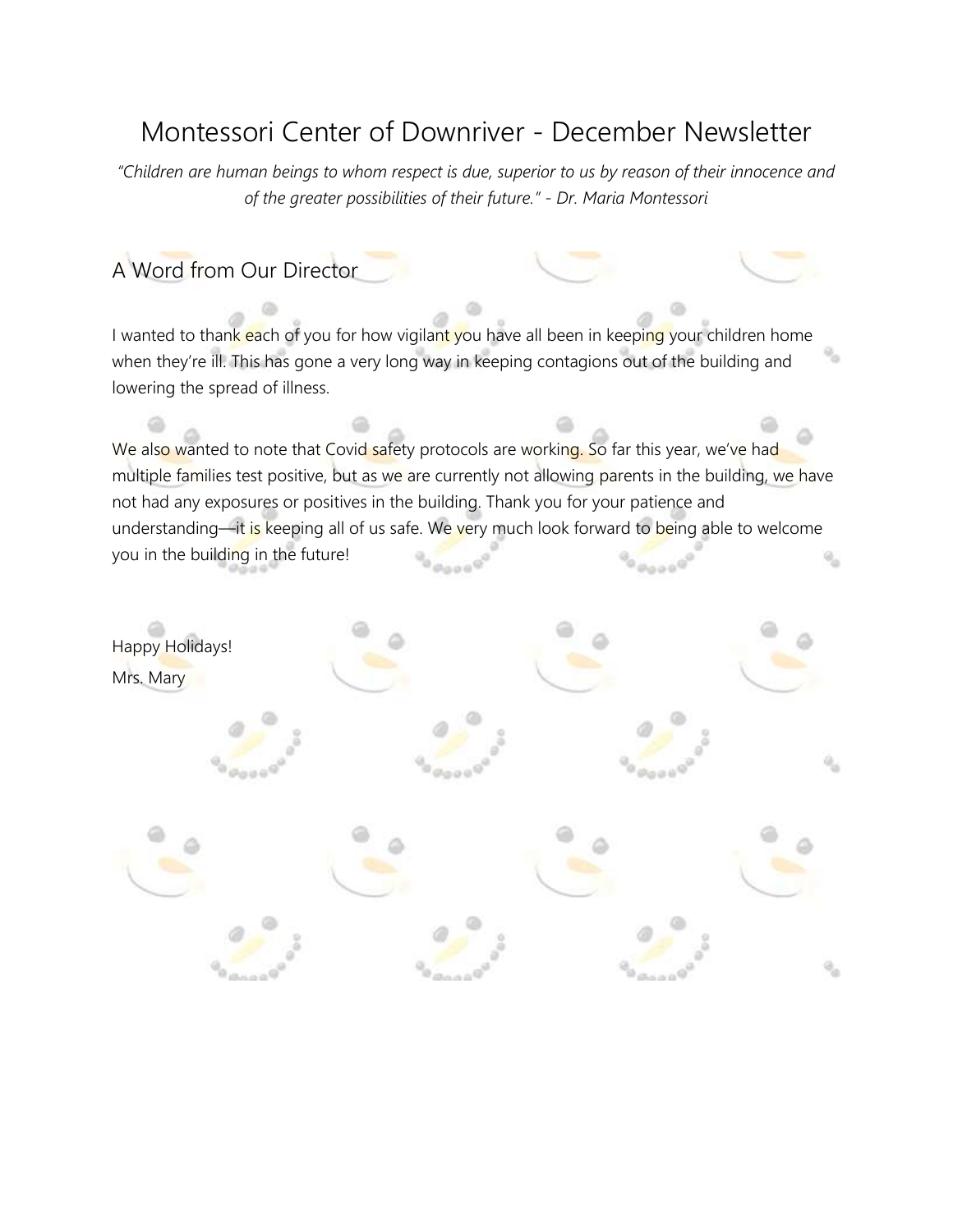### In the Classroom

#### Ms Ashley's Room

Ms Ashley's room will be learning about food/health in December. They will be trying all 5 food groups! They will also be practicing different types of exercises and learning what part of the body they are good for. They will end the theme with a taco bar that incorporates all 5 food groups.

#### Ms Paula's Room

The children in Ms Paula's room will be leaving the firm ground of the farm and heading up into space! They will be learning about the solar system in December. They'll also be learning a special holiday song.

### Mrs. Dona's Room

Mrs. Dona's room will be teaching children the many ways people celebrate Christmas around the world in December, and Ms Kimmie will help the children make a special project for their parents! They will also be introducing Europe. Mrs. Melissa's Room

Now that they know about where food grows, in December, Mrs. Melissa's room will be learning what else you find on farms: farm animals!

In Mrs. Dona's room, Mrs. Donette has been teaching the students about her home country, Guyana. She introduced them to its location in South America, along with the country's flag, attire, and popular animals. She also taught them dough kneading and a song on the streel drum. In December, she plans to introduce plants and money. We are so thankful that Donnette has shared her culture with us!



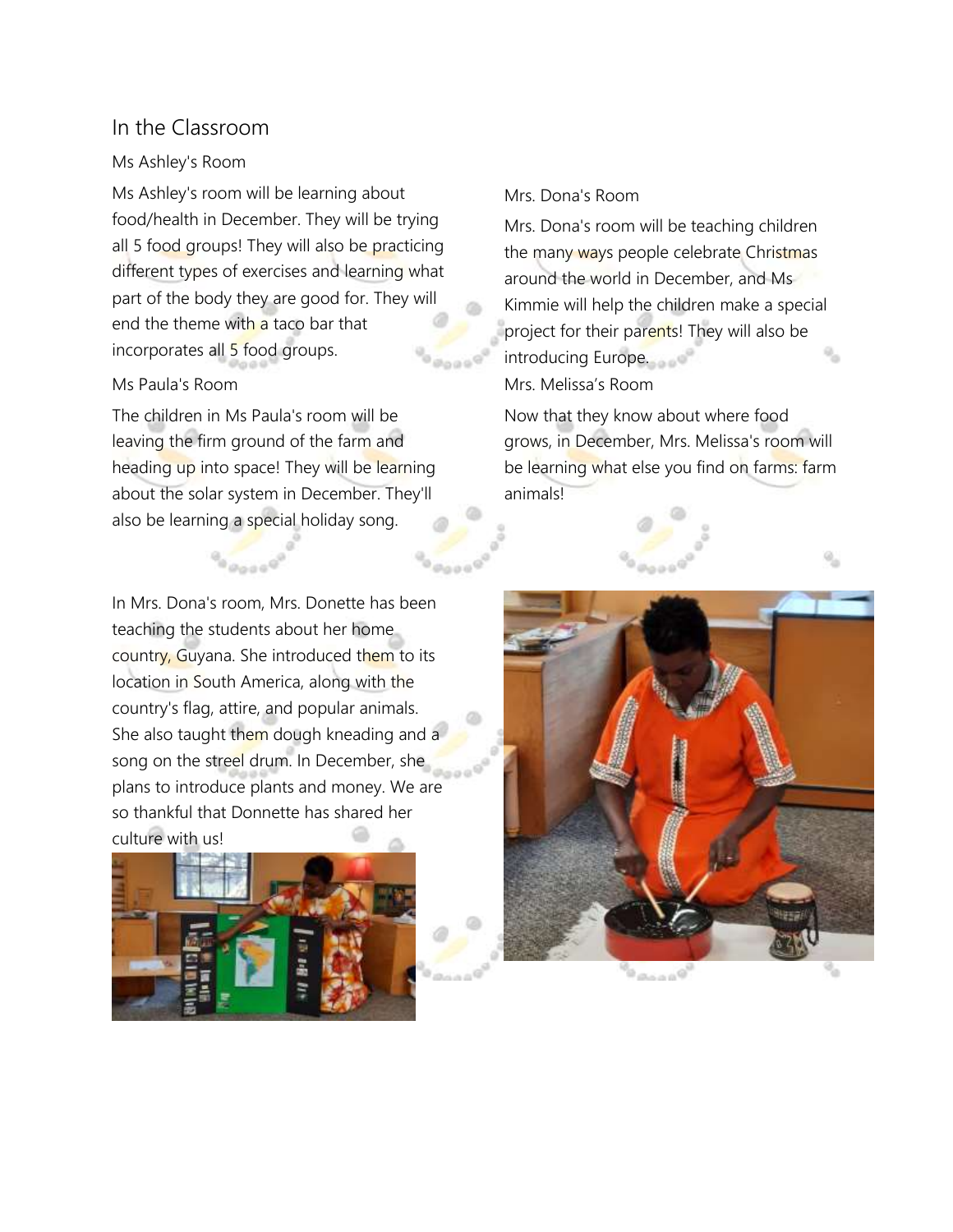### Announcements

1. In November, all staff attended a Michigan Montessori Society workshop on the neuroscience of Montessori. One thing we wanted to share with you is [the importance](https://www.sleepfoundation.org/children-and-sleep/sleep-and-school-performance)  [of sleep](https://www.sleepfoundation.org/children-and-sleep/sleep-and-school-performance) on children's executive function and ability to learn. Up to 25% of children are not getting the sleep they need, leading to excessive daytime sleepiness. Did you know that [preschoolers need 10-13 hours of sleep](https://www.healthychildren.org/English/healthy-living/sleep/Pages/healthy-sleep-habits-how-many-hours-does-your-child-need.aspx) each day?

One of the best ways to ensure your children are getting adequate sleep is [a good bedtime](https://www.sleepfoundation.org/children-and-sleep/bedtime-routine)  [routine.](https://www.sleepfoundation.org/children-and-sleep/bedtime-routine) And a good bedtime routine offers [more benefits than just sleep!](https://www.ncbi.nlm.nih.gov/pmc/articles/PMC6587181/) It can promote literacy, language development, and ka as a emotional and behavioral regulation.

2. We've added a new page to our website: [Meet Our Staff!](http://montessoridownriver.com/meet-our-staff/)

3. We recently sent information regarding our summer program offerings. The email includes dates and pricing. Please be sure to fill out the form regardless of whether you plan to attend.

4. We go outside daily whenever possible. Please make sure your child has a winter coat, hat, gloves/mittens, and warm boots or shoes. Please label all items. Bright Star Kids has personalized iron-on patches that make labelling easy, or try a stamp made especially for clothes.

5. We've noticed that sometimes children's lunches are missing a protein. Protein is so [important](https://theactivefamily.org/why-is-protein-important/) for growing bodies and busy brains. Healthy lunches should also include fruits and vegetables. Stuck in a lunch rut? [Check out](https://www.strong4life.com/en/feeding-and-nutrition/mealtimes/healthy-packed-lunch-ideas-for-2-to-5-year-olds) these sites for [ideas and tips.](https://pickyeaterblog.com/healthy-lunch-ideas-for-toddlers/https:/pickyeaterblog.com/healthy-lunch-ideas-for-toddlers/)

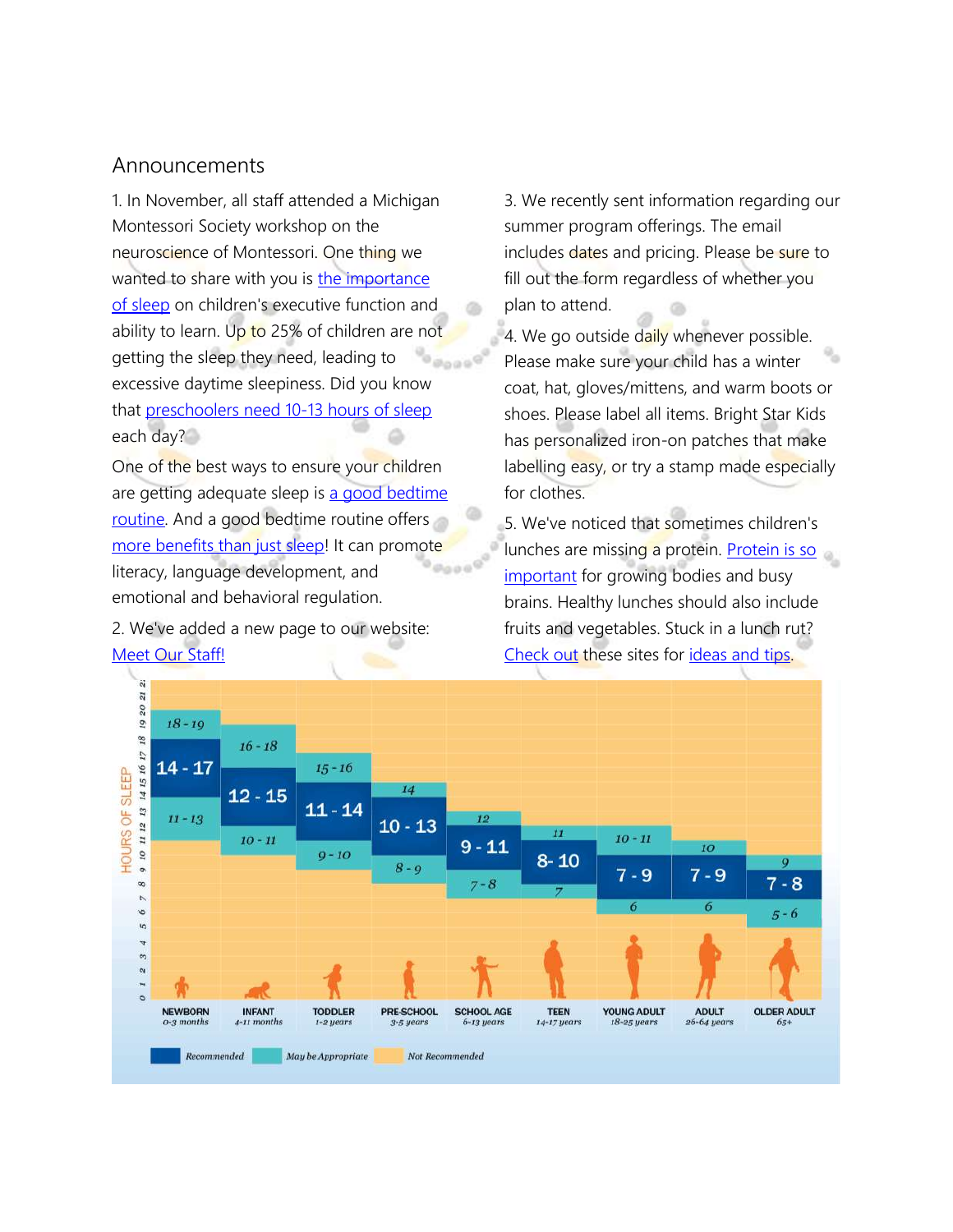# Upcoming School Events

Winter Break: School will be closed December 20th through 31st

# Car Seat Safety - An Important Note from Ms April

As parents and guardians, we spend a lot of time worrying about our kids: Are they happy? Are they healthy? Are they meeting milestones? But one important aspect of their lives that we sometimes take for granted is their car seat. This has been heavy on my mind lately, as my 5-year-old daughter recently lost a friend in a car accident. I want to make sure that all of our kids here at MCOD are as safe as possible as we go into the travel-filled holiday season.

No one likes to think about this, but road injuries are the leading cause of preventable deaths and injuries to children in the United States. A properly installed and correctly used car seat can reduce your child's risk of death by 71%, but over half of all car seats are not installed or used correctly.

We'd like to offer you a few resources to ensure all our kiddos here are safe:

- 1. [https://ucsg.safekids.org](https://ucsg.safekids.org/)
- 2. [https://www.safekids.org/tip/car-seat](https://www.safekids.org/tip/car-seat-tips)[tips](https://www.safekids.org/tip/car-seat-tips)
- 3. [https://ucsg.safekids.org/basic](https://ucsg.safekids.org/basic-tips/right-fit/)[tips/right-fit/](https://ucsg.safekids.org/basic-tips/right-fit/)Children's Hospital of Michigan in partnership with Kohl's Cares has launched the Kohl's SAFE 4 Kids (KS4K) program to Strengthen Accident-Free Environments.

KS4K focuses on pregnant women, caregivers, and children from birth to five years of age to enhance their ability to prevent the leading causes of unintentional childhood injuries in our community.

Attendees can receive a free smoke alarm, convertible car seat, and hot water tester.

[Register here.](https://www.childrensdmc.org/KS4K)

# New Drop-Off Policy

While considering how best to keep our children safe, we have implemented a new policy with regard to the morning drop-off car line:

We will no longer be able to get children out on the driver's side of the car because it is unsafe for both students and staff to be walking between moving cars. We have had several close calls with drivers not paying attention.

Single children must have their car seats on the passenger side of the car. If you have more than one child enrolled, please have the oldest child on the driver's side. You can unbuckle them and they can climb out the passenger side after the staff helps the younger child.

If you are not willing to move your child's car seat, we will give you a time after the car line is finished to park and walk your child to the door. Please do not walk up while drop-off is still occurring.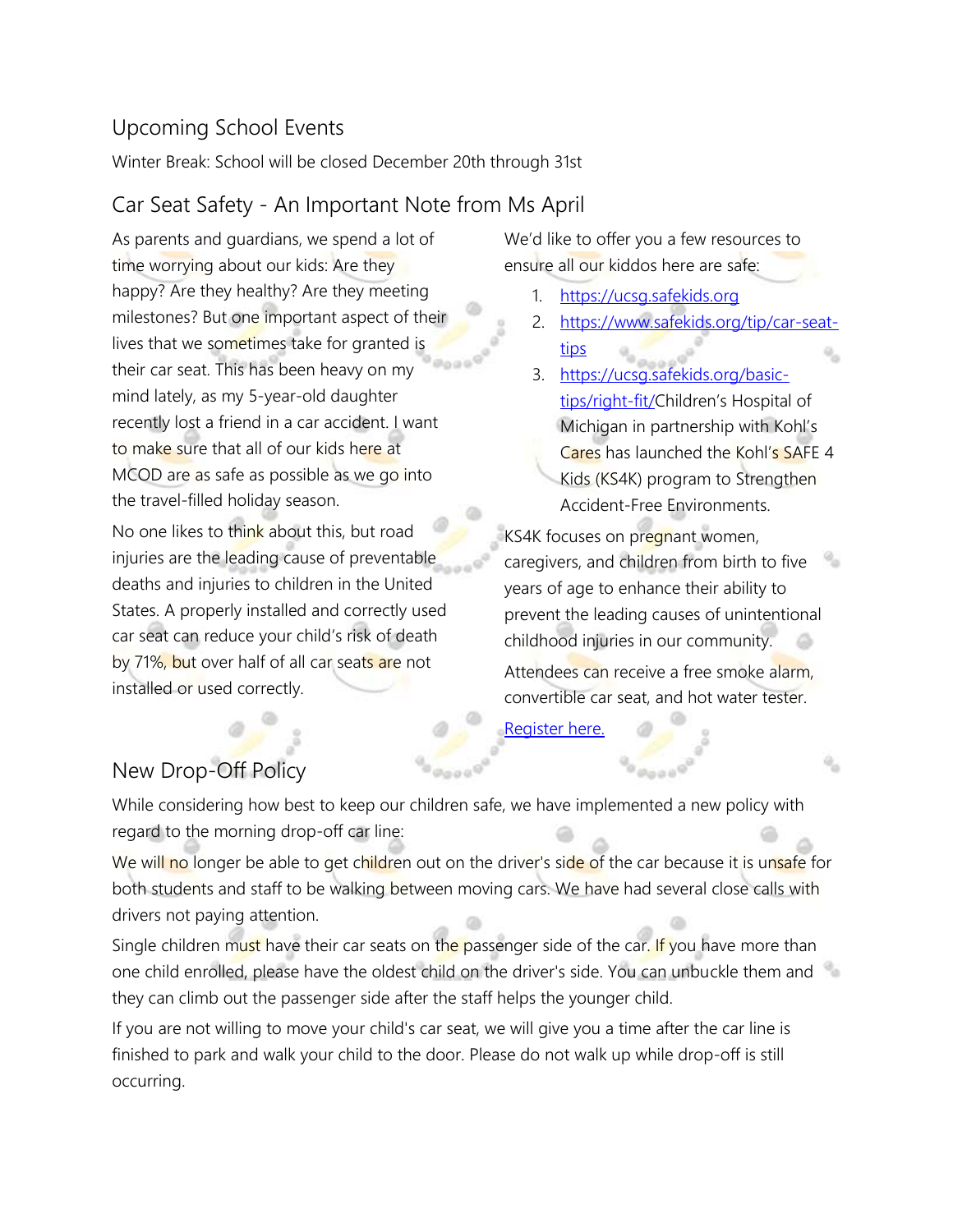Thank you for your understanding and cooperation in keeping everyone safe.

# Local Events and Resources

- 1. JCPenney is offering a free craft kit for kids on December 11th. Kids can take home materials to make a holiday magnet.
- 2. Holiday Train Rides: Take a free ride on the holiday train and enjoy the decorations at Kiwanis Train Park on December 4, 2021 from 6-9pm.
- 3. Light up the Park: Market Center Park is going to be filled with twinkling lights and festive decorations for the last three weeks of December. You will be able to walk through the park every night (5-10pm), admire the sparkle of the holiday lights and drop off your letter to Santa in the North Pole Mailbox.
- 4. Wyandotte Library Scavenger Hunt: Locate the holiday items hiding in the library for a small prize. Available whenever the library is open from December 06, 2021 to Thursday, December 23, 2021.
- 5. Annual Old Fashioned Christmas &
- Tree Lighting at the One-Room Schoolhouse in Waltz on Sunday, December 5, 2021, at 4-8 pm: Learn

# Montessori Philosophy

about some toys of Christmas past; popcorn, sweets, and hot cocoa will be served; the children's tree will be filled with ornaments; and horse drawn carriage rides will be offered. The surrounding area of the schoolhouse will feature live music, holiday vendors, a children's craft, live reindeer, and more! The carriage rides will be offered 5-7pm. Children will be able to take home an ornament from the children's tree. All free!

- 6. The Downriver YMCA offers free bundled meals/groceries for children. Families can pick up a bundle for each child under the age of 18 in the home. Bundles are available every Thursday from 1-1:30pm. No registration necessary, but first come, first served.
- 7. Gleaners is doing a drive-thru food distribution in Wyandotte on 12/10/2021 from 9:00am to 11:00am at the Yack Arena. Families can receive a box of fresh produce and shelf-stable goods. No registration necessary.

The 3-period lesson: A 3-step technique for presenting information to the child. In the first—the introduction or naming period—the teacher demonstrates what "this is." (The teacher might say "This is a mountain" while pointing to it on a 3-dimensional map.) In the second—the association or recognition period—the teacher asks the child to "show" what was just identified ("Show me the mountain"). Finally, in the recall period, the teacher asks the child to name the object ("What is this?" she asks the child, while pointing to the mountain.) Moving from taking in new information,